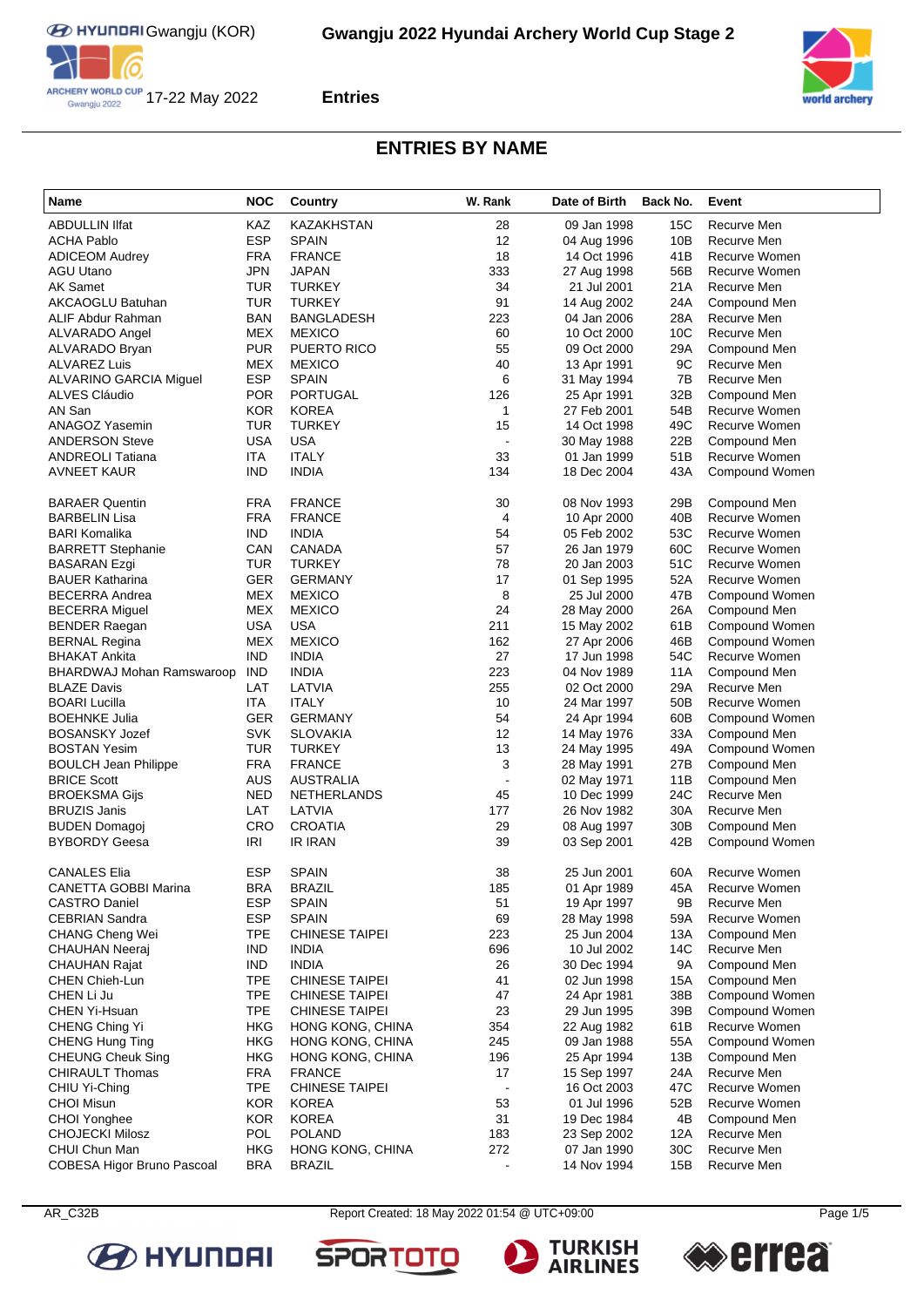



# **ENTRIES BY NAME**

| <b>Name</b>                    | <b>NOC</b> | Country                   | W. Rank          | Date of Birth | Back No.        | Event          |
|--------------------------------|------------|---------------------------|------------------|---------------|-----------------|----------------|
| <b>COGHLAN Patrick</b>         | <b>AUS</b> | <b>AUSTRALIA</b>          | 284              | 10 Sep 1974   | 9Β              | Compound Men   |
| <b>COSKUN Gulnaz</b>           | <b>TUR</b> | <b>TURKEY</b>             | 28               | 25 Aug 1999   | 50C             | Recurve Women  |
| <b>CRAWLEY Jai</b>             | <b>AUS</b> | <b>AUSTRALIA</b>          |                  | 25 Apr 2005   | 19C             | Recurve Men    |
| <b>CZYZ Pawel</b>              | <b>POL</b> | <b>POLAND</b>             | 696              | 01 May 1998   | 13A             | Recurve Men    |
|                                |            |                           |                  |               |                 |                |
| <b>D'AMOUR Nicholas</b>        | <b>ISV</b> | <b>VIRGIN ISLANDS, US</b> | 10               | 04 Sep 2001   | 31A             | Recurve Men    |
| DAMSBO Erika                   | DEN        | <b>DENMARK</b>            | 81               | 30 May 1978   | 53A             | Compound Women |
| <b>DAMSBO Martin</b>           | DEN        | <b>DENMARK</b>            | 22               | 26 May 1985   | 25B             | Compound Men   |
| <b>DARCY Astin</b>             | <b>AUS</b> | <b>AUSTRALIA</b>          | 462              | 27 Jun 1986   | 21C             | Recurve Men    |
| <b>DE SOUSA Giselle</b>        | <b>POR</b> | <b>PORTUGAL</b>           | 103              | 12 Jun 2003   | 57B             | Compound Women |
| DE VELASCO Ines                | <b>ESP</b> | <b>SPAIN</b>              | 39               | 14 Mar 2002   | 61A             | Recurve Women  |
| <b>DOS SANTOS Ane Marcelle</b> | <b>BRA</b> | <b>BRAZIL</b>             | 90               | 12 Jan 1994   | 44A             | Recurve Women  |
| DUZELBAYEV Sultan              | KAZ        | <b>KAZAKHSTAN</b>         | 137              | 12 Mar 1994   | 16C             | Recurve Men    |
| D'ALMEIDA Marcus               | <b>BRA</b> | <b>BRAZIL</b>             | 8                | 30 Jan 1998   | 17B             | Recurve Men    |
|                                |            |                           |                  |               |                 |                |
| <b>EER Jiang Ying</b>          | SGP        | <b>SINGAPORE</b>          |                  | 04 Dec 1996   | 35A             | Compound Men   |
| EL BOUSSOUNI Omar              | <b>MAR</b> | <b>MOROCCO</b>            | 327              | 12 Feb 1978   | 31C             | Recurve Men    |
| <b>ELLISON Brady</b>           | <b>USA</b> | <b>USA</b>                | 1                | 27 Oct 1988   | 21B             | Recurve Men    |
| ER Asli                        | <b>TUR</b> | <b>TURKEY</b>             | 123              | 16 Aug 2003   | 48C             | Recurve Women  |
|                                |            |                           |                  |               |                 |                |
| <b>FARSI Raheleh</b>           | <b>IRI</b> | <b>IR IRAN</b>            | 57               | 08 Dec 1992   | 45B             | Compound Women |
| <b>FAUGSTAD Anders</b>         | <b>NOR</b> | <b>NORWAY</b>             | 21               | 13 Nov 1999   | 34A             | Compound Men   |
| <b>FLORES Jesus</b>            | MEX        | <b>MEXICO</b>             | 320              | 11 Aug 2001   | 7C              | Recurve Men    |
| <b>FULLERTON Mathias</b>       | <b>DEN</b> | <b>DENMARK</b>            | 2                | 27 May 2003   | 26B             | Compound Men   |
| <b>FUNG Yee Lok</b>            | HKG        | HONG KONG, CHINA          | L.               | 21 Jun 2001   | 56A             | Compound Women |
| FURUKAWA Takaharu              | <b>JPN</b> | <b>JAPAN</b>              | 16               | 09 Aug 1984   | 26B             | Recurve Men    |
| <b>GALIAZZO Marco</b>          | ITA        | <b>ITALY</b>              | 81               | 07 May 1983   | 15A             | Recurve Men    |
| <b>GARCIA Sebastian</b>        | MEX        | <b>MEXICO</b>             | 187              | 19 Jun 2002   | 27A             | Compound Men   |
| <b>GAUBIL Melanie</b>          | <b>FRA</b> | <b>FRANCE</b>             | 43               | 04 Oct 1997   | 43B             | Recurve Women  |
| GAZOZ Mete                     | <b>TUR</b> | <b>TURKEY</b>             | $\overline{c}$   | 08 Jun 1999   | 22A             | Recurve Men    |
| <b>GELLENTHIEN Braden</b>      | <b>USA</b> | <b>USA</b>                | 8                | 26 Apr 1986   | 21B             | Compound Men   |
| <b>GELLENTHIEN Tanja</b>       | DEN        | <b>DENMARK</b>            | $\boldsymbol{2}$ | 21 Jul 1995   | 54A             | Compound Women |
| <b>GONTIER Adrien</b>          | <b>FRA</b> | <b>FRANCE</b>             | $\mathbf 5$      | 29 Apr 1992   | 28B             | Compound Men   |
| <b>GRAFMANS Florian</b>        | <b>GER</b> | <b>GERMANY</b>            | 25               | 21 Apr 1991   | 17A             | Compound Men   |
| <b>GRANDJEAN Lola</b>          | <b>FRA</b> | <b>FRANCE</b>             | 38               | 03 Apr 2000   | 60A             | Compound Women |
| <b>GUPTA Sachin</b>            | IND        | <b>INDIA</b>              | 307              | 28 Jul 1999   | 11C             | Recurve Men    |
| <b>GURJAR Priya</b>            | <b>IND</b> | <b>INDIA</b>              | 32               | 10 Feb 2004   | 42A             | Compound Women |
|                                |            |                           |                  |               |                 |                |
| HALIMIANAVVAL Seyedeh-Vida     | <b>IRI</b> | <b>IR IRAN</b>            | 44               | 10 Sep 1988   | 44B             | Compound Women |
| <b>HALL Tom</b>                | GBR        | <b>GREAT BRITAIN</b>      | 54               | 17 Sep 1990   | 28C             | Recurve Men    |
| <b>HAMDORF Sebastian</b>       | GER        | <b>GERMANY</b>            | 46               | 12 Apr 1981   | 16A             | Compound Men   |
| <b>HANEY Emircan</b>           | TUR        | <b>TURKEY</b>             | 40               | 01 Jan 2001   | 23A             | Compound Men   |
| HANSEN Stephan                 | DEN        | <b>DENMARK</b>            | 18               | 19 Jun 1995   | 24B             | Compound Men   |
| HAYWOOD Sarah                  | <b>AUS</b> | <b>AUSTRALIA</b>          | 195              | 31 May 1998   | 43A             | Recurve Women  |
| <b>HEALEY Penny</b>            | <b>GBR</b> | <b>GREAT BRITAIN</b>      | 181              | 07 Mar 2005   | 59B             | Recurve Women  |
| <b>HEINCZ Stefan</b>           | AUT        | <b>AUSTRIA</b>            | 75               | 27 Apr 1999   | 31A             | Compound Men   |
| <b>HEINRICH Petr</b>           | CZE        | <b>CZECH REPUBLIC</b>     |                  | 03 Oct 1978   | 30 <sub>B</sub> | Recurve Men    |
| <b>HERVAT Karen</b>            | <b>ITA</b> | <b>ITALY</b>              | 125              | 04 Mar 2001   | 48B             | Recurve Women  |
| <b>HERVE Sandra</b>            | <b>FRA</b> | <b>FRANCE</b>             | 80               | 21 Mar 1993   | 61A             | Compound Women |
| <b>HOCEVAR Arnaud</b>          | <b>LUX</b> | <b>LUXEMBOURG</b>         | 101              | 30 Apr 1986   | 31B             | Compound Men   |
| <b>HUANG I-Jou</b>             | <b>TPE</b> | <b>CHINESE TAIPEI</b>     | 30               | 18 Mar 1990   | 41B             | Compound Women |
| <b>IDENSEN Elina</b>           | GER        | <b>GERMANY</b>            | 214              | 18 Mar 2003   | 55A             | Recurve Women  |
| <b>ILYASSOVA Alina</b>         | KAZ        | KAZAKHSTAN                | 114              | 23 Apr 2001   | 57C             | Recurve Women  |
|                                |            |                           |                  |               |                 |                |
| <b>JAATMA Lisell</b>           | <b>EST</b> | <b>ESTONIA</b>            | 18               | 19 Jul 1999   | 48A             | Compound Women |
| <b>JAATMA Robin</b>            | <b>EST</b> | <b>ESTONIA</b>            | 16               | 05 Mar 2001   | 34B             | Compound Men   |
| <b>KANG Chae Young</b>         | <b>KOR</b> | <b>KOREA</b>              | 8                | 08 Jun 1996   | 53B             | Recurve Women  |
| <b>KANG Donghyeon</b>          | <b>KOR</b> | <b>KOREA</b>              | 116              | 29 Aug 1995   | 7B              | Compound Men   |
| KARABAYEV Akbarali             | KAZ        | KAZAKHSTAN                | 54               | 08 Aug 1989   | 18B             | Compound Men   |



AR\_C32B Report Created: 18 May 2022 01:54 @ UTC+09:00 Page 2/5

**SPORT** 





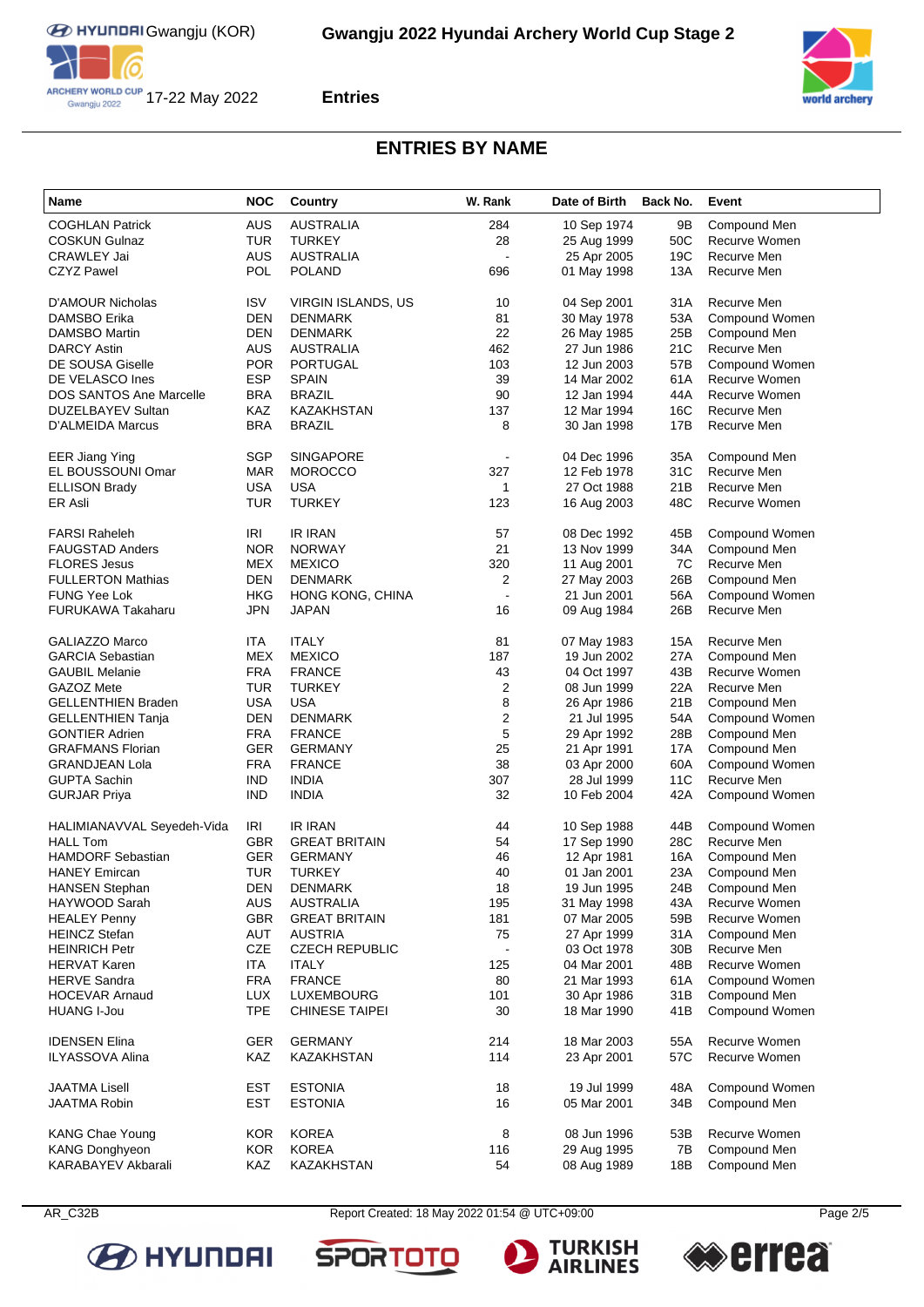



## **ENTRIES BY NAME**

| Name                           | <b>NOC</b> | Country                    | W. Rank      | Date of Birth | Back No.        | Event                 |
|--------------------------------|------------|----------------------------|--------------|---------------|-----------------|-----------------------|
| KAUFHOLD Casey                 | <b>USA</b> | <b>USA</b>                 | 16           | 06 Mar 2004   | 50A             | Recurve Women         |
| <b>KAUR Simranjeet</b>         | <b>IND</b> | <b>INDIA</b>               | 272          | 14 Sep 1998   | 55C             | Recurve Women         |
| KAZEMPOUR Amir                 | IRI        | IR IRAN                    | 108          | 28 Apr 1983   | 7A              | Compound Men          |
| KENDAL-BROWN Amanda Jessica    | <b>TTO</b> | <b>TRINIDAD AND TOBAGO</b> | 183          | 31 Oct 1989   | 61C             | Recurve Women         |
| KHOSHNOUDIKIA Kosar            | IRI        | <b>IR IRAN</b>             | 110          | 12 Nov 1995   | 43B             | Compound Women        |
| KIM Je Deok                    | <b>KOR</b> | <b>KOREA</b>               | 47           | 12 Apr 2004   | 14B             | Recurve Men           |
| KIM Jongho                     | KOR.       | <b>KOREA</b>               | 15           | 18 Jul 1994   | 5B              | Compound Men          |
| KIM Woojin                     | KOR        | <b>KOREA</b>               | 3            | 20 Jun 1992   | 12B             | Recurve Men           |
| KIM Yunhee                     | <b>KOR</b> | <b>KOREA</b>               | 41           | 23 Mar 1994   | 41A             | Compound Women        |
| <b>KIRAR Muskan</b>            | <b>IND</b> | <b>INDIA</b>               | 35           | 14 Apr 2000   | 45A             | Compound Women        |
| <b>KLEIN Pit</b>               | <b>LUX</b> | LUXEMBOURG                 | 199          | 12 Sep 1996   | 32C             | Recurve Men           |
| <b>KOWSAR Seyed Hesameddin</b> | <b>IRI</b> | IR IRAN                    | 52           | 03 Apr 1988   | 6A              | Compound Men          |
| <b>KRIPPENDORF Tim</b>         | <b>GER</b> | <b>GERMANY</b>             | 23           | 24 Apr 1999   | 18A             | Compound Men          |
| <b>KROPPEN Michelle</b>        | GER        | <b>GERMANY</b>             | 14           | 19 Apr 1996   | 54A             | Recurve Women         |
| KUHRAU Markus                  | <b>AUS</b> | AUSTRALIA                  | ÷,           | 07 Dec 1997   | 22C             | Recurve Men           |
| KUO Tzu Ying                   | <b>TPE</b> | <b>CHINESE TAIPEI</b>      | 95           | 04 Jan 2003   | 45C             | Recurve Women         |
| <b>KUWAE Yoshito</b>           | <b>JPN</b> | <b>JAPAN</b>               | 115          | 07 Nov 1999   | 27B             | Recurve Men           |
| KWOK Yin Chai                  | <b>HKG</b> | HONG KONG, CHINA           | 445          | 27 Aug 1999   | 29C             | Recurve Men           |
|                                |            |                            |              |               |                 |                       |
| LANDESFEIND Carolin            | GER        | <b>GERMANY</b>             | 72           | 08 Aug 1987   | 59B             | Compound Women        |
| LAVENDER Kim                   | AUS        | <b>AUSTRALIA</b>           | 248          | 12 Nov 1994   | 40A             | Recurve Women         |
| LEE Gahyun                     | <b>KOR</b> | <b>KOREA</b>               | 346          | 13 Jun 2000   | 55B             | Recurve Women         |
| LEE Woo Seok                   | KOR.       | <b>KOREA</b>               | 29           | 07 Aug 1997   | 13B             | Recurve Men           |
| LEI Chien-Ying                 | TPE        | <b>CHINESE TAIPEI</b>      | 37           | 17 Apr 1990   | 44C             | Recurve Women         |
| <b>LESNIAK Natalia</b>         | POL        | <b>POLAND</b>              | 81           | 10 Jul 1991   | 45B             | Recurve Women         |
| LI Yue Long                    | SGP        | <b>SINGAPORE</b>           | 320          | 28 Apr 1998   | 32A             | Recurve Men           |
| LIU Yuan                       | TPE        | <b>CHINESE TAIPEI</b>      | 141          | 17 May 1992   | 12A             | Compound Men          |
| LOH Tze Yuin Carissa           | SGP        | <b>SINGAPORE</b>           |              | 16 Dec 1996   | 66A             | Compound Women        |
| LOK Songul                     | <b>TUR</b> | <b>TURKEY</b>              | 37           | 09 Jan 2002   | 51A             | Compound Women        |
| LOPEZ Sara                     | COL        | <b>COLOMBIA</b>            | $\mathbf{1}$ | 24 Apr 1995   | 58A             | Compound Women        |
| LUK Kwok Hang                  | <b>HKG</b> | HONG KONG, CHINA           | 240          | 28 Apr 1998   | 12B             | Compound Men          |
| <b>LYAN Viktoriya</b>          | KAZ        | KAZAKHSTAN                 | 74           | 25 Apr 1997   | 51B             | Compound Women        |
|                                |            |                            |              |               |                 |                       |
| MACHADO Ana                    | <b>BRA</b> | <b>BRAZIL</b>              | 186          | 21 Jul 1999   | 47A             | Recurve Women         |
| MARAS Efe Gürkan               | TUR        | <b>TURKEY</b>              | 59           | 22 Mar 2002   | 19A             | Recurve Men           |
| <b>MARCOS Andrea</b>           | <b>ESP</b> | <b>SPAIN</b>               | 14           | 07 Oct 1988   | 62A             | Compound Women        |
| <b>MARKOO Raginee</b>          | IND.       | <b>INDIA</b>               | 134          | 14 Apr 2000   | 44A             | Compound Women        |
| <b>MARSH Steve</b>             | USA        | USA                        | 223          | 20 Aug 1995   | 23B             | Compound Men          |
| <b>MICKELBERRY Erin</b>        | <b>USA</b> | <b>USA</b>                 | 146          | 05 Apr 1986   | 49A             | Recurve Women         |
| <b>MILLS Rhiannon</b>          | <b>AUS</b> | <b>AUSTRALIA</b>           |              | 15 Aug 1989   | 63B             | Compound Women        |
| <b>MIOR Viviano</b>            | <b>ITA</b> | <b>ITALY</b>               | 63           | 03 Apr 1997   | 19A             | Compound Men          |
| MIRZAMETOV Bunyod              | KAZ        | <b>KAZAKHSTAN</b>          | 109          | 27 Jan 2000   | 20 <sub>B</sub> | Compound Men          |
| <b>MLINARIC Amanda</b>         | CRO        | <b>CROATIA</b>             | 17           | 07 Aug 2001   | 65A             | Compound Women        |
| MUCINO-FERNANDEZ Jennifer      | USA        | <b>USA</b>                 |              | 18 Dec 2002   | 51A             | Recurve Women         |
| MUNOZ Adrian                   | <b>PUR</b> | PUERTO RICO                | 83<br>48     | 16 Aug 2001   | 29B             | Recurve Men           |
| MUÑOZ Andrea                   | <b>ESP</b> | <b>SPAIN</b>               | 134          | 16 Nov 2002   | 63A             | <b>Compound Women</b> |
|                                |            |                            |              |               |                 |                       |
| <b>MUNOZ Daniel</b>            | COL<br>KAZ | <b>COLOMBIA</b>            | 20           | 22 Mar 1989   | 32A             | Compound Men          |
| MUSSAYEV Sanzhar               |            | KAZAKHSTAN                 | 41           | 11 Apr 1996   | 18C             | Recurve Men           |
| <b>MUTO Hiroki</b>             | <b>JPN</b> | <b>JAPAN</b>               | 133          | 26 Jun 1997   | 28B             | Recurve Men           |
| <b>MYSZOR Wioleta</b>          | POL        | <b>POLAND</b>              | 134          | 19 Jan 1983   | 44B             | Recurve Women         |
| NAPLOSZEK Kamila               | POL        | <b>POLAND</b>              | 155          | 26 May 1999   | 47B             | Recurve Women         |
| <b>NATALE Paola</b>            | <b>ITA</b> | <b>ITALY</b>               | 49           | 01 Oct 2000   | 54B             | Compound Women        |
| <b>NEKOUEI Hamzeh</b>          | IRI        | <b>IR IRAN</b>             | 361          | 05 Jul 1987   | 5A              | Compound Men          |
| <b>NESPOLI Mauro</b>           | <b>ITA</b> | <b>ITALY</b>               | 4            | 22 Nov 1987   | 18A             | Recurve Men           |
| <b>NODA Satsuki</b>            | <b>JPN</b> | <b>JAPAN</b>               |              | 20 May 2000   | 57B             | Recurve Women         |
| <b>NOFEL Matthew</b>           | <b>USA</b> | <b>USA</b>                 | 178          | 09 Mar 1999   | 20B             | Recurve Men           |
| OCHOA-ANDERSON Linda           | USA        | <b>USA</b>                 | 20           | 02 Jan 1987   | 62B             | Compound Women        |
| OH Jin Hyek                    | <b>KOR</b> | <b>KOREA</b>               | 38           | 15 Aug 1981   | 11B             | Recurve Men           |
| OH Joonsuh                     | USA        | USA                        |              | 18 Jun 2002   | 22B             | Recurve Men           |
| OH Yoohyun                     | <b>KOR</b> | <b>KOREA</b>               | 62           | 11 Feb 1989   | 40A             | Compound Women        |





AR\_C32B Report Created: 18 May 2022 01:54 @ UTC+09:00

**SPORTO** 



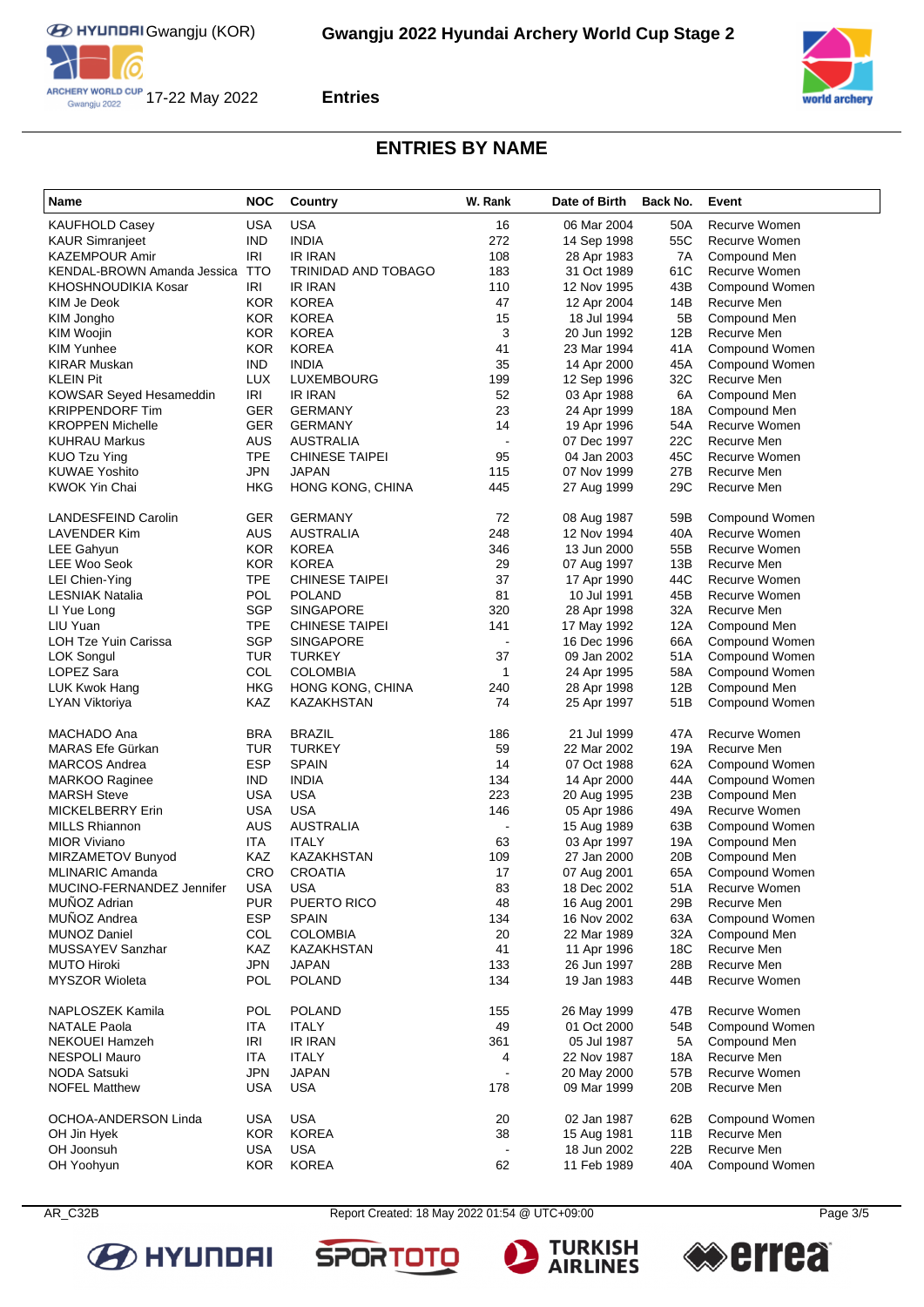



### **ENTRIES BY NAME**

| Name                          | <b>NOC</b> | Country               | W. Rank        | Date of Birth | Back No. | Event          |
|-------------------------------|------------|-----------------------|----------------|---------------|----------|----------------|
| <b>OLIVEIRA Bernardo</b>      | <b>BRA</b> | <b>BRAZIL</b>         | 99             | 08 Jun 1993   | 16B      | Recurve Men    |
| OLVERA Rodrigo                | MEX        | <b>MEXICO</b>         | 87             | 19 Sep 2001   | 25A      | Compound Men   |
|                               |            |                       |                |               |          |                |
| <b>PAAS Meeri-Marita</b>      | EST        | <b>ESTONIA</b>        | 15             | 10 Feb 2002   | 47A      | Compound Women |
| <b>PAEGLIS Laura</b>          | <b>AUS</b> | <b>AUSTRALIA</b>      | 190            | 02 Apr 2002   | 42A      | Recurve Women  |
| <b>PAGNI Sergio</b>           | ITA        | <b>ITALY</b>          | 33             | 26 Mar 1979   | 21A      | Compound Men   |
| <b>PAGNONI Federico</b>       | ITA        | <b>ITALY</b>          | 14             | 12 Nov 1987   | 20A      | Compound Men   |
| PALIZBAN Mohammadsaleh        | IRI        | <b>IR IRAN</b>        | 35             | 14 Aug 1994   | 4A       | Compound Men   |
| PAN Yu Ping                   | <b>TPE</b> | <b>CHINESE TAIPEI</b> | 144            | 25 Nov 1993   | 14A      | Compound Men   |
| <b>PAOLI Alessandro</b>       | <b>ITA</b> | <b>ITALY</b>          | 35             | 27 Aug 1999   | 17A      | Recurve Men    |
| PASQUALUCCI David             | <b>ITA</b> | <b>ITALY</b>          | 85             | 27 Jun 1996   | 16A      | Recurve Men    |
| PAULINO DOS SANTOS Gustavo    | <b>BRA</b> | <b>BRAZIL</b>         | 391            | 15 Oct 1996   | 18B      | Recurve Men    |
| PENG Chia-Mao                 | <b>TPE</b> | <b>CHINESE TAIPEI</b> | 61             | 26 Sep 1996   | 46C      | Recurve Women  |
| PEREIRA Rita                  | <b>POR</b> | <b>PORTUGAL</b>       | 159            | 23 Feb 1991   | 58B      | Compound Women |
| <b>PETERS</b> Eric            | CAN        | <b>CANADA</b>         | 66             | 30 May 1997   | 31B      | Recurve Men    |
| PIZARRO Jean                  | <b>PUR</b> | PUERTO RICO           | 13             | 11 Jul 1992   | 28A      | Compound Men   |
| <b>PLIHON Pierre</b>          | <b>FRA</b> | <b>FRANCE</b>         | 26             | 29 Oct 1989   | 25A      | Recurve Men    |
| PURWATI Indri                 | INA        | <b>INDONESIA</b>      | $\overline{a}$ | 16 Apr 1994   | 55B      | Compound Women |
|                               |            |                       |                |               |          |                |
| QUINTERO Dafne                | MEX        | <b>MEXICO</b>         | 73             | 09 Mar 2002   | 48B      | Compound Women |
| <b>RAI Tarundeep</b>          | <b>IND</b> | <b>INDIA</b>          | 57             | 22 Feb 1984   | 12C      | Recurve Men    |
| RAMIREZ GONZALEZ Paola Maria  | <b>PUR</b> | <b>PUERTO RICO</b>    | 51             | 21 Feb 1999   | 64A      | Compound Women |
| REBAGLIATI Chiara             | ITA        | <b>ITALY</b>          | 25             | 23 Jan 1997   | 49B      | Recurve Women  |
| <b>REQUA Matthew</b>          | <b>USA</b> | <b>USA</b>            | 104            | 18 May 1989   | 19B      | Recurve Men    |
| <b>RICHARD Melodie</b>        | <b>FRA</b> | <b>FRANCE</b>         | 132            | 01 Jan 2002   | 42B      | Recurve Women  |
| <b>RIDHI</b>                  | <b>IND</b> | <b>INDIA</b>          | 63             | 31 May 2004   | 52C      | Recurve Women  |
| <b>ROBINSON Katrina</b>       | <b>AUS</b> | <b>AUSTRALIA</b>      | $\overline{a}$ | 23 Dec 1973   | 64B      | Compound Women |
| <b>ROEFFEN Quinty</b>         | <b>NED</b> | <b>NETHERLANDS</b>    | 145            | 08 Sep 2005   | 56A      | Recurve Women  |
| <b>ROMAN Aida</b>             | <b>MEX</b> | <b>MEXICO</b>         | 26             | 21 May 1988   | 41C      | Recurve Women  |
| <b>RONER Elisa</b>            | <b>ITA</b> | <b>ITALY</b>          | 27             | 04 Jul 2001   | 52B      | Compound Women |
| RUBEL Mohammad Hakim Ahmed    | <b>BAN</b> | <b>BANGLADESH</b>     | 70             | 20 Nov 2001   | 27A      | Recurve Men    |
|                               |            |                       |                |               |          |                |
| SAGOO Jaspreet Kaur Jessica   | <b>GBR</b> | <b>GREAT BRITAIN</b>  | 272            | 16 Jan 1996   | 60B      | Recurve Women  |
| SAGUTDINOV Shamil             | <b>KAZ</b> | KAZAKHSTAN            | 361            | 29 Dec 2001   | 19B      | Compound Men   |
| SAINI Aman                    | IND.       | <b>INDIA</b>          | 43             | 15 Jul 1997   | 10A      | Compound Men   |
| SANCHEZ ANTOKU Ken            | <b>ESP</b> | <b>SPAIN</b>          | 173            | 20 Dec 1999   | 8B       | Recurve Men    |
| <b>SASAI Gabrielle</b>        | <b>USA</b> | <b>USA</b>            | 85             | 03 Apr 2006   | 48A      | Recurve Women  |
| <b>SCHLOESSER Gaby</b>        | <b>NED</b> | NETHERLANDS           | 20             | 18 Feb 1994   | 57A      | Recurve Women  |
| <b>SCHLOESSER Mike</b>        | NED        | <b>NETHERLANDS</b>    | $\mathbf{1}$   | 15 Jan 1994   | 15B      | Compound Men   |
| <b>SCHWARZ Charline</b>       | GER        | <b>GERMANY</b>        | 29             | 15 Jan 2001   | 53A      | Recurve Women  |
| <b>SHANA Ruman</b>            | <b>BAN</b> | <b>BANGLADESH</b>     | 42             | 08 Jun 1995   | 26A      | Recurve Men    |
| SHKOLNA Mariya                | LUX        | <b>LUXEMBOURG</b>     | 22             | 28 Oct 1997   | 65B      | Compound Women |
| SIDDIQUE Diya                 | <b>BAN</b> | <b>BANGLADESH</b>     | 97             | 19 Feb 2004   | 59C      | Recurve Women  |
| SIERAKOWSKI Kacper            | <b>POL</b> | <b>POLAND</b>         | 53             | 02 Dec 1993   | 14A      | Recurve Men    |
| SLIACHTICAS CAETANO Ana Luiza | <b>BRA</b> | <b>BRAZIL</b>         | 316            | 18 Nov 2002   | 46A      | Recurve Women  |
| SO Chaewon                    | <b>KOR</b> | <b>KOREA</b>          | 19             | 12 Nov 1997   | 38A      | Compound Women |
| SONG Yun Soo                  | <b>KOR</b> | <b>KOREA</b>          | 36             | 10 Dec 1995   | 39A      | Compound Women |
| <b>STUTZ Natacha</b>          | DEN        | <b>DENMARK</b>        | 186            | 09 Oct 2003   | 52A      | Compound Women |
| SU Yu-Yang                    | <b>TPE</b> | <b>CHINESE TAIPEI</b> | 140            | 20 Nov 2002   | 24B      | Recurve Men    |
| SUZER Ayse Bera               | <b>TUR</b> | <b>TURKEY</b>         | 24             | 01 Jan 1996   | 50A      | Compound Women |
| <b>SZAFRAN Marek</b>          | POL        | <b>POLAND</b>         | 186            | 15 Mar 1997   | 11A      | Recurve Men    |
| SZE Sing Yu                   | <b>HKG</b> | HONG KONG, CHINA      | 361            | 17 Dec 1994   | 14B      | Compound Men   |
| TAI Yu-Hsuan                  | <b>TPE</b> | <b>CHINESE TAIPEI</b> | 217            | 09 Nov 2002   | 23B      | Recurve Men    |
| <b>TALUKDAR Jayanta</b>       | <b>IND</b> | <b>INDIA</b>          | 96             | 02 Mar 1986   | 13C      | Recurve Men    |
| <b>TANG Chih-Chun</b>         | <b>TPE</b> | <b>CHINESE TAIPEI</b> | 18             | 16 Mar 2001   | 25B      | Recurve Men    |
| <b>TETSMANN Maris</b>         | <b>EST</b> | <b>ESTONIA</b>        | 46             | 04 Aug 1998   | 46A      | Compound Women |
| <b>TIMMS Robert</b>           | AUS        | AUSTRALIA             |                | 29 Jul 1980   | 8B       | Compound Men   |
| TJIN-A-DJIE Jay               | <b>NED</b> | <b>NETHERLANDS</b>    | 468            | 14 Dec 2002   | 17B      | Compound Men   |
| <b>TONIOLI Marcella</b>       | <b>ITA</b> | <b>ITALY</b>          | 34             | 31 May 1986   | 53B      | Compound Women |
| TREVIÑO Emilio                | <b>MEX</b> | <b>MEXICO</b>         | 284            | 30 Nov 2001   | 8C       | Recurve Men    |



AR\_C32B Report Created: 18 May 2022 01:54 @ UTC+09:00 Page 4/5

**SPORTO**